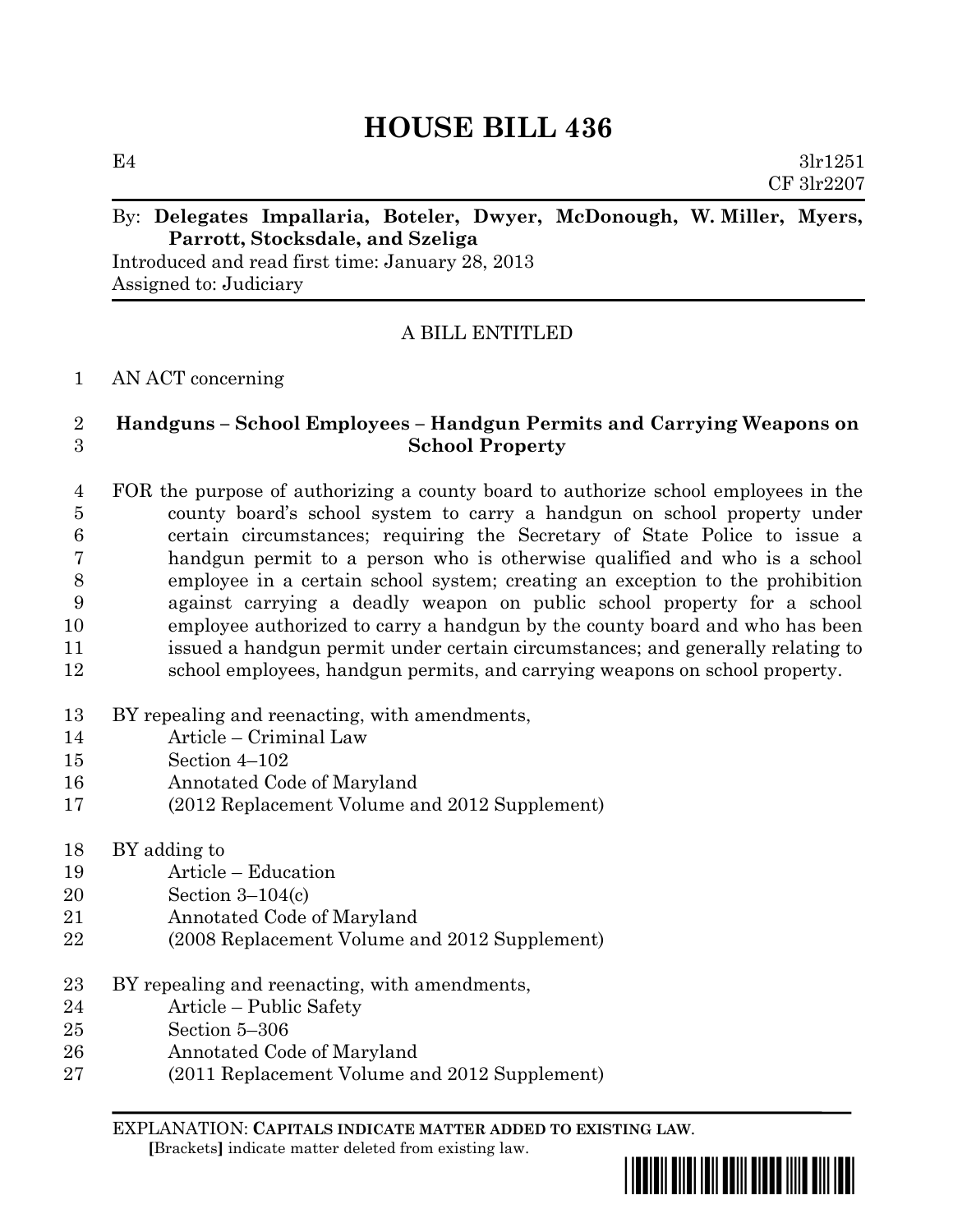**HOUSE BILL 436**

| $\mathbf 1$<br>$\overline{2}$ | SECTION 1. BE IT ENACTED BY THE GENERAL ASSEMBLY OF<br>MARYLAND, That the Laws of Maryland read as follows:                                                                                                                                                                                       |  |  |  |  |  |
|-------------------------------|---------------------------------------------------------------------------------------------------------------------------------------------------------------------------------------------------------------------------------------------------------------------------------------------------|--|--|--|--|--|
| 3                             | Article - Criminal Law                                                                                                                                                                                                                                                                            |  |  |  |  |  |
| 4                             | $4 - 102.$                                                                                                                                                                                                                                                                                        |  |  |  |  |  |
| 5                             | This section does not apply to:<br>(a)                                                                                                                                                                                                                                                            |  |  |  |  |  |
| 6                             | a law enforcement officer in the regular course of the officer's duty;<br>(1)                                                                                                                                                                                                                     |  |  |  |  |  |
| 7<br>$8\,$                    | a person hired by a county board of education specifically for the<br>(2)<br>purpose of guarding public school property;                                                                                                                                                                          |  |  |  |  |  |
| 9<br>10<br>11<br>12<br>13     | A SCHOOL EMPLOYEE WHO IS AUTHORIZED TO CARRY A<br>(3)<br>HANDGUN BY A COUNTY SCHOOL BOARD UNDER $\S 3-104(C)$ OF THE EDUCATION<br>ARTICLE AND WHO HAS BEEN ISSUED A HANDGUN PERMIT UNDER $\S$ 5-306 OF<br>THE PUBLIC SAFETY ARTICLE IF THE PERSON HAS THE WEAPON SECURED ON<br>THE PERSON'S BODY; |  |  |  |  |  |
| 14<br>15                      | (4)<br>a person engaged in organized shooting activity for educational<br>purposes; or                                                                                                                                                                                                            |  |  |  |  |  |
| 16<br>17<br>18                | $(4)$ (5)<br>a person who, with a written invitation from the school<br>principal, displays or engages in a historical demonstration using a weapon or a<br>replica of a weapon for educational purposes.                                                                                         |  |  |  |  |  |
| 19<br>20                      | A person may not carry or possess a firearm, knife, or deadly weapon of<br>(b)<br>any kind on public school property.                                                                                                                                                                             |  |  |  |  |  |
| 21<br>22<br>23                | (c) (1) Except as provided in paragraph (2) of this subsection, a person<br>who violates this section is guilty of a misdemeanor and on conviction is subject to<br>imprisonment not exceeding 3 years or a fine not exceeding \$1,000 or both.                                                   |  |  |  |  |  |
| 24<br>$25\,$                  | A person who is convicted of carrying or possessing a handgun in<br>(2)<br>violation of this section shall be sentenced under Subtitle 2 of this title.                                                                                                                                           |  |  |  |  |  |
| 26                            | <b>Article - Education</b>                                                                                                                                                                                                                                                                        |  |  |  |  |  |
| $27\,$                        | $3 - 104.$                                                                                                                                                                                                                                                                                        |  |  |  |  |  |
| 28<br>29<br>30                | (C)<br>(1)<br>A COUNTY BOARD MAY AUTHORIZE SCHOOL EMPLOYEES IN<br>THE COUNTY BOARD'S SCHOOL SYSTEM TO CARRY A HANDGUN ON SCHOOL<br>PROPERTY.                                                                                                                                                      |  |  |  |  |  |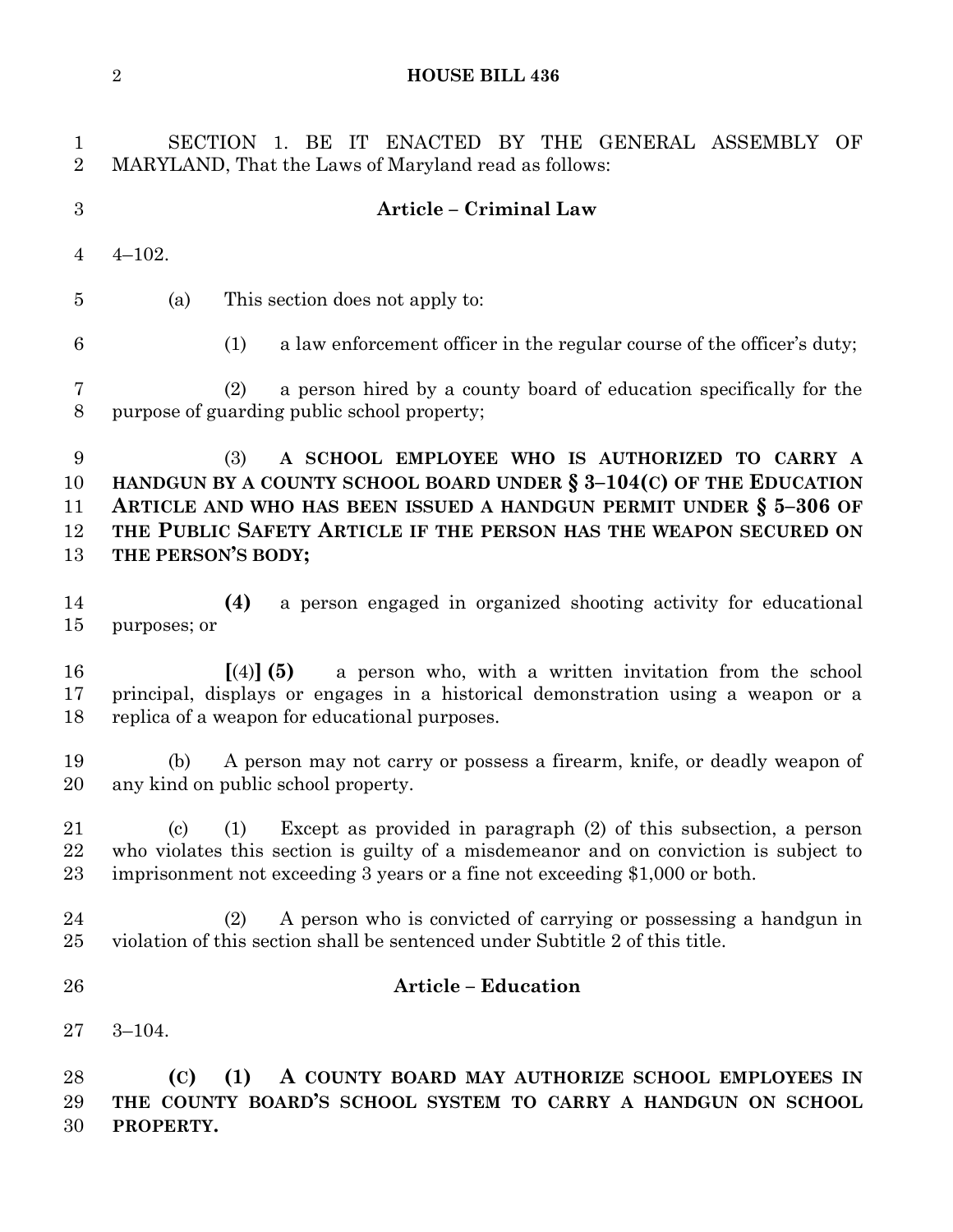#### **HOUSE BILL 436** 3

 **(2) A SCHOOL EMPLOYEE MAY CARRY A HANDGUN ON SCHOOL PROPERTY UNDER PARAGRAPH (1) OF THIS SUBSECTION ONLY IF THE HANDGUN IS SECURED ON THE PERSON'S BODY. Article – Public Safety** 5–306. (a) Subject to subsection (b) of this section, the Secretary shall issue a permit within a reasonable time to a person who the Secretary finds: (1) is an adult; (2) (i) has not been convicted of a felony or of a misdemeanor for which a sentence of imprisonment for more than 1 year has been imposed; or 11 (ii) if convicted of a crime described in item (i) of this item, has been pardoned or has been granted relief under 18 U.S.C. § 925(c); (3) has not been convicted of a crime involving the possession, use, or distribution of a controlled dangerous substance; (4) is not presently an alcoholic, addict, or habitual user of a controlled dangerous substance unless the habitual use of the controlled dangerous substance is under legitimate medical direction; and 18 (5) based on an investigation: (i) has not exhibited a propensity for violence or instability that may reasonably render the person's possession of a handgun a danger to the person or to another; and (ii) **1.** has good and substantial reason to wear, carry, or transport a handgun, such as a finding that the permit is necessary as a reasonable precaution against apprehended danger**; OR 2. IS A SCHOOL EMPLOYEE IN A SCHOOL SYSTEM IN WHICH THE COUNTY SCHOOL BOARD HAS AUTHORIZED SCHOOL EMPLOYEES TO CARRY A HANDGUN UNDER § 3–104(C) OF THE EDUCATION ARTICLE**. (b) An applicant under the age of 30 years is qualified only if the Secretary finds that the applicant has not been: (1) committed to a detention, training, or correctional institution for juveniles for longer than 1 year after an adjudication of delinquency by a juvenile court; or